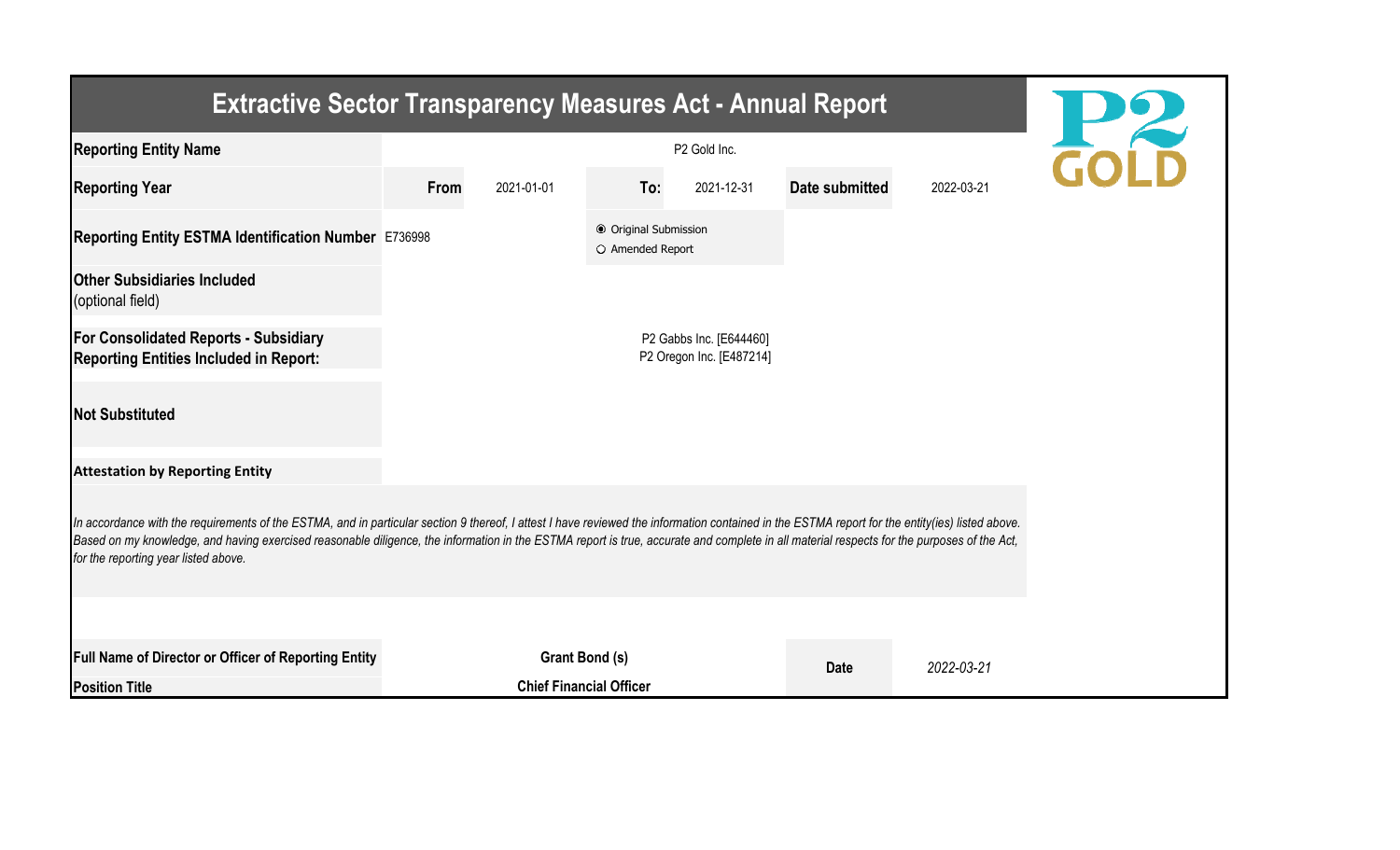| <b>Extractive Sector Transparency Measures Act - Annual Report</b>                                                                                                               |                                                      |                                                                                 |                                                                                       |                  |         |                                   |  |                          |                                                  |                                      |                                                                                                          |  |
|----------------------------------------------------------------------------------------------------------------------------------------------------------------------------------|------------------------------------------------------|---------------------------------------------------------------------------------|---------------------------------------------------------------------------------------|------------------|---------|-----------------------------------|--|--------------------------|--------------------------------------------------|--------------------------------------|----------------------------------------------------------------------------------------------------------|--|
| <b>Reporting Year</b><br><b>Reporting Entity Name</b><br><b>Reporting Entity ESTMA</b><br><b>Identification Number</b><br><b>Subsidiary Reporting Entities (if</b><br>necessary) | From:                                                | 2021-01-01                                                                      | To:<br>P2 Gold Inc.<br>E736998<br>P2 Gabbs Inc. [E644460]<br>P2 Oregon Inc. [E487214] | 2021-12-31       |         | <b>Currency of the Report CAD</b> |  |                          |                                                  |                                      |                                                                                                          |  |
| <b>Payments by Payee</b>                                                                                                                                                         |                                                      |                                                                                 |                                                                                       |                  |         |                                   |  |                          |                                                  |                                      |                                                                                                          |  |
| Country                                                                                                                                                                          | Payee Name <sup>1</sup>                              | Departments, Agency, etc<br>within Payee that Received<br>Payments <sup>2</sup> | Taxes                                                                                 | <b>Royalties</b> | Fees    | <b>Production Entitlements</b>    |  | <b>Bonuses</b> Dividends | Infrastructure<br>Improvement<br><b>Payments</b> | <b>Total Amount paid to</b><br>Payee | Notes <sup>34</sup>                                                                                      |  |
| Canada - British Columbia                                                                                                                                                        | Government of British<br>Columbia                    | Ministry of Energy, Mines and<br>Low Carbon Innovation                          |                                                                                       |                  | 140,000 |                                   |  |                          |                                                  |                                      | 140,000 Reclamation deposits                                                                             |  |
| United States of America                                                                                                                                                         | Government of the United<br><b>States of America</b> | U.S Department of the Interior,<br>Bureau of Land Management<br>("BLM")         |                                                                                       |                  | 200,000 |                                   |  |                          |                                                  |                                      | BLM maintenance fees;<br>200,000 incurred in USD and translated at average rate<br>of US\$1.00:C\$1.2427 |  |
|                                                                                                                                                                                  |                                                      |                                                                                 |                                                                                       |                  |         |                                   |  |                          |                                                  |                                      |                                                                                                          |  |
|                                                                                                                                                                                  |                                                      |                                                                                 |                                                                                       |                  |         |                                   |  |                          |                                                  |                                      |                                                                                                          |  |
|                                                                                                                                                                                  |                                                      |                                                                                 |                                                                                       |                  |         |                                   |  |                          |                                                  |                                      |                                                                                                          |  |
|                                                                                                                                                                                  |                                                      |                                                                                 |                                                                                       |                  |         |                                   |  |                          |                                                  |                                      |                                                                                                          |  |
|                                                                                                                                                                                  |                                                      |                                                                                 |                                                                                       |                  |         |                                   |  |                          |                                                  |                                      |                                                                                                          |  |
|                                                                                                                                                                                  |                                                      |                                                                                 |                                                                                       |                  |         |                                   |  |                          |                                                  |                                      |                                                                                                          |  |
|                                                                                                                                                                                  |                                                      |                                                                                 |                                                                                       |                  |         |                                   |  |                          |                                                  |                                      |                                                                                                          |  |
|                                                                                                                                                                                  |                                                      |                                                                                 |                                                                                       |                  |         |                                   |  |                          |                                                  |                                      |                                                                                                          |  |
|                                                                                                                                                                                  |                                                      |                                                                                 |                                                                                       |                  |         |                                   |  |                          |                                                  |                                      |                                                                                                          |  |
|                                                                                                                                                                                  |                                                      |                                                                                 |                                                                                       |                  |         |                                   |  |                          |                                                  |                                      |                                                                                                          |  |
|                                                                                                                                                                                  |                                                      |                                                                                 |                                                                                       |                  |         |                                   |  |                          |                                                  |                                      |                                                                                                          |  |
|                                                                                                                                                                                  |                                                      |                                                                                 |                                                                                       |                  |         |                                   |  |                          |                                                  |                                      |                                                                                                          |  |
|                                                                                                                                                                                  |                                                      |                                                                                 |                                                                                       |                  |         |                                   |  |                          |                                                  |                                      |                                                                                                          |  |
|                                                                                                                                                                                  |                                                      |                                                                                 |                                                                                       |                  |         |                                   |  |                          |                                                  |                                      |                                                                                                          |  |
|                                                                                                                                                                                  |                                                      |                                                                                 |                                                                                       |                  |         |                                   |  |                          |                                                  |                                      |                                                                                                          |  |
|                                                                                                                                                                                  |                                                      |                                                                                 |                                                                                       |                  |         |                                   |  |                          |                                                  |                                      |                                                                                                          |  |
|                                                                                                                                                                                  |                                                      |                                                                                 |                                                                                       |                  |         |                                   |  |                          |                                                  |                                      |                                                                                                          |  |
| <b>Additional Notes:</b>                                                                                                                                                         |                                                      |                                                                                 |                                                                                       |                  |         |                                   |  |                          |                                                  |                                      |                                                                                                          |  |